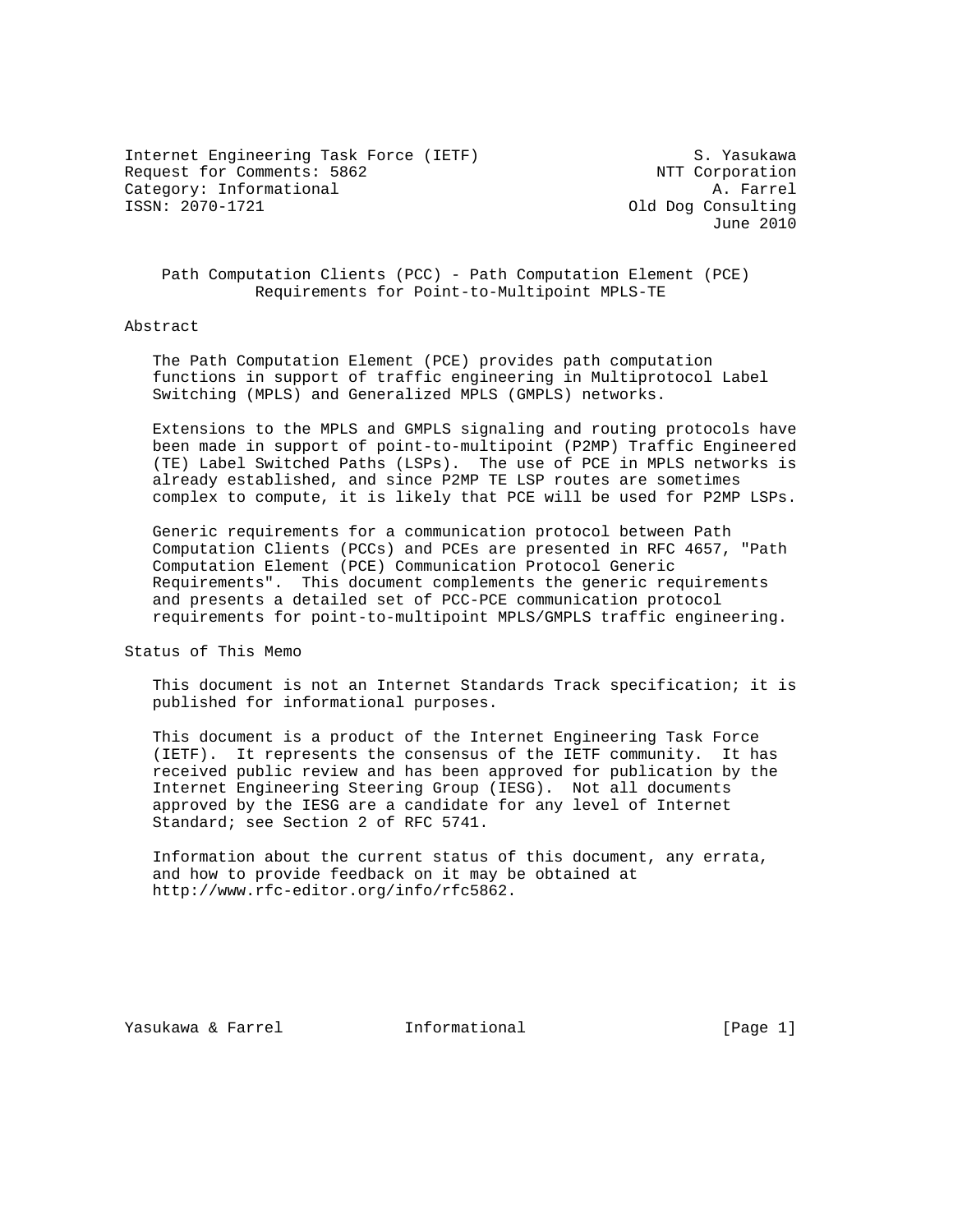### Copyright Notice

 Copyright (c) 2010 IETF Trust and the persons identified as the document authors. All rights reserved.

 This document is subject to BCP 78 and the IETF Trust's Legal Provisions Relating to IETF Documents (http://trustee.ietf.org/license-info) in effect on the date of publication of this document. Please review these documents carefully, as they describe your rights and restrictions with respect to this document. Code Components extracted from this document must include Simplified BSD License text as described in Section 4.e of the Trust Legal Provisions and are provided without warranty as described in the Simplified BSD License.

### 1. Introduction

 The Path Computation Element (PCE) defined in [RFC4655] is an entity that is capable of computing a network path or route based on a network graph, and applying computational constraints. The intention is that the PCE is used to compute the path of Traffic Engineered Label Switched Paths (TE LSPs) within Multiprotocol Label Switching (MPLS) and Generalized MPLS (GMPLS) networks.

 Requirements for point-to-multipoint (P2MP) MPLS TE LSPs are documented in [RFC4461], and signaling protocol extensions for setting up P2MP MPLS TE LSPs are defined in [RFC4875]. P2MP MPLS TE networks are considered in support of various features, including layer 3 multicast virtual private networks [RFC4834].

 Path computation for P2MP TE LSPs presents a significant challenge, and network optimization of multiple P2MP TE LSPs requires considerable computational resources. PCE offers a way to offload such path computations from Label Switching Routers (LSRs).

 The applicability of the PCE-based path computation architecture to P2MP MPLS TE is described in a companion document [RFC5671]. No further attempt is made to justify the use of PCE for P2MP MPLS TE within this document.

 This document presents a set of PCC-PCE communication protocol (PCECP) requirements for P2MP MPLS traffic engineering. It supplements the generic requirements documented in [RFC4657].

Yasukawa & Farrel **Informational** [Page 2]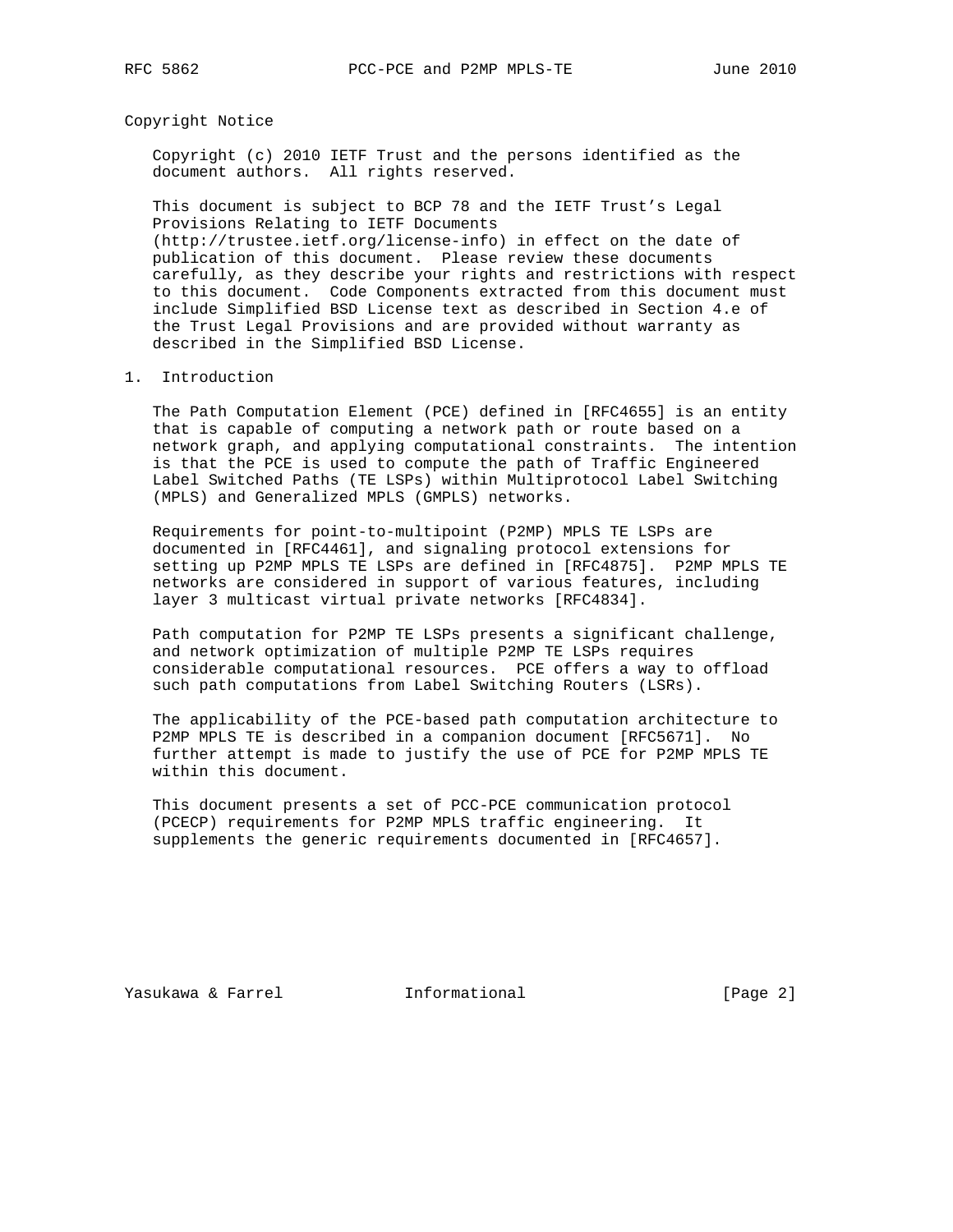- 
- 2. Conventions Used in This Document

 The key words "MUST", "MUST NOT", "REQUIRED", "SHALL", "SHALL NOT", "SHOULD", "SHOULD NOT", "RECOMMENDED", "MAY", and "OPTIONAL" in this document are to be interpreted as described in RFC 2119 [RFC2119]. Although this document is not a protocol specification, this convention is adopted for clarity of description of requirements.

3. PCC-PCE Communication Requirements for P2MP MPLS Traffic Engineering

 This section sets out additional requirements specific to P2MP MPLS TE that are not covered in [RFC4657].

3.1. PCC-PCE Communication

 The PCC-PCE communication protocol MUST allow requests and replies for the computation of paths for P2MP LSPs.

 This requires no additional messages, but requires the addition of the parameters described in the following sections to the existing PCC-PCE communication protocol messages.

- 3.1.1. Indication of P2MP Path Computation Request
	- R1: Although the presence of certain parameters (such as a list of more than one destination) MAY be used by a protocol specification to allow an implementation to infer that a Path Computation Request is for a P2MP LSP, an explicit parameter SHOULD be placed in a conspicuous place within a Path Computation Request message to allow a receiving PCE to easily identify that the request is for a P2MP path.
- 3.1.2. Indication of P2MP Objective Functions
	- R2: [RFC4657] includes the requirement to be able to specify the objective functions to be applied by a PCE during path computation.

 This document makes no change to that requirement, but it should be noted that new and different objective functions will be used for P2MP computation. Definitions for core objective functions can be found in [RFC5541] together with usage procedures. New objective functions for use with P2MP path computations will need to be defined and allocated codepoints in a separate document.

Yasukawa & Farrel **Informational** 10 (Page 3)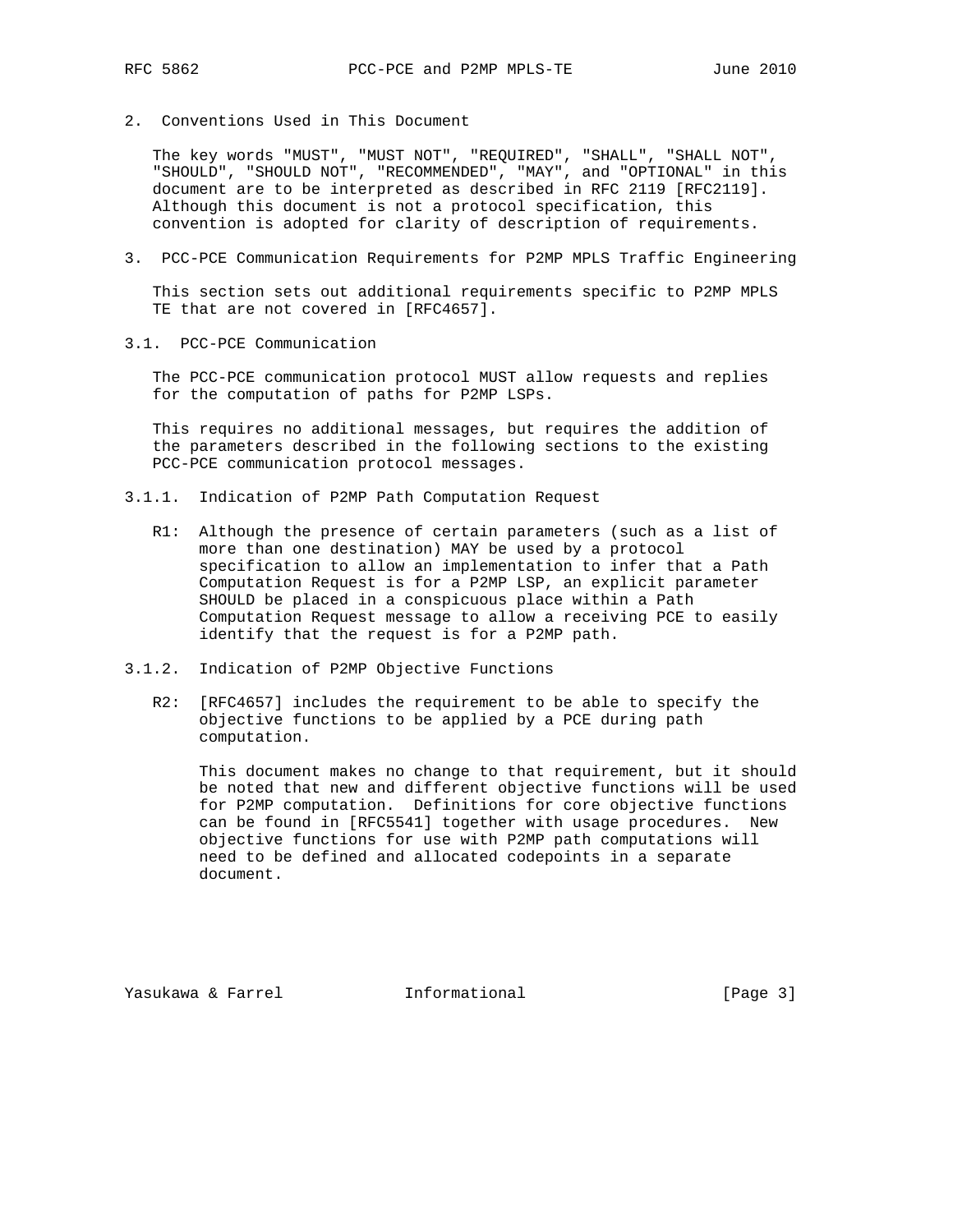- 
- 3.1.3. Non-Support of P2MP Path Computation
	- R3: PCEs are not required to support P2MP path computation. Therefore, it MUST be possible for a PCE to reject a P2MP Path Computation Request message with a reason code that indicates no support for P2MP path computation.
- 3.1.4. Non-Support by Back-Level PCE Implementations

 It is possible that initial PCE implementations will be developed without support for P2MP path computation and without the ability to recognize the explicit parameter described in Section 3.1.1. Such legacy implementations will not be able to make use of the new reason code described in Section 3.1.3.

- R4: Therefore, at least one parameter required for inclusion in a P2MP Path Computation Request message MUST be defined in such a way as to cause automatic rejection as unprocessable or unrecognized by a back-level PCE implementation without requiring any changes to that PCE. It is RECOMMENDED that the parameter that causes this result be the parameter described in Section 3.1.1.
- 3.1.5. Specification of Destinations
	- R5: Since P2MP LSPs have more than one destination, it MUST be possible for a single Path Computation Request to list multiple destinations.
- 3.1.6. Indication of P2MP Paths
	- R6: The Path Computation Response MUST be able to carry the path of a P2MP LSP.

 P2MP paths can be expressed as a compressed series of routes as described in [RFC4875]. The Path Computation Response MUST be able to carry the P2MP path as either a compressed path (but not necessarily using the identical encoding as described in [RFC4875]), or as a non-compressed path comprising a series of source-to-leaf point-to-point (P2P) paths (known as S2L sub-paths).

 R7: By default, the path returned by the PCE SHOULD use the compressed format.

 The request from the PCC MAY allow the PCC to express a preference for receiving a compressed or non-compressed P2MP path in the response.

Yasukawa & Farrel **Informational** 111 [Page 4]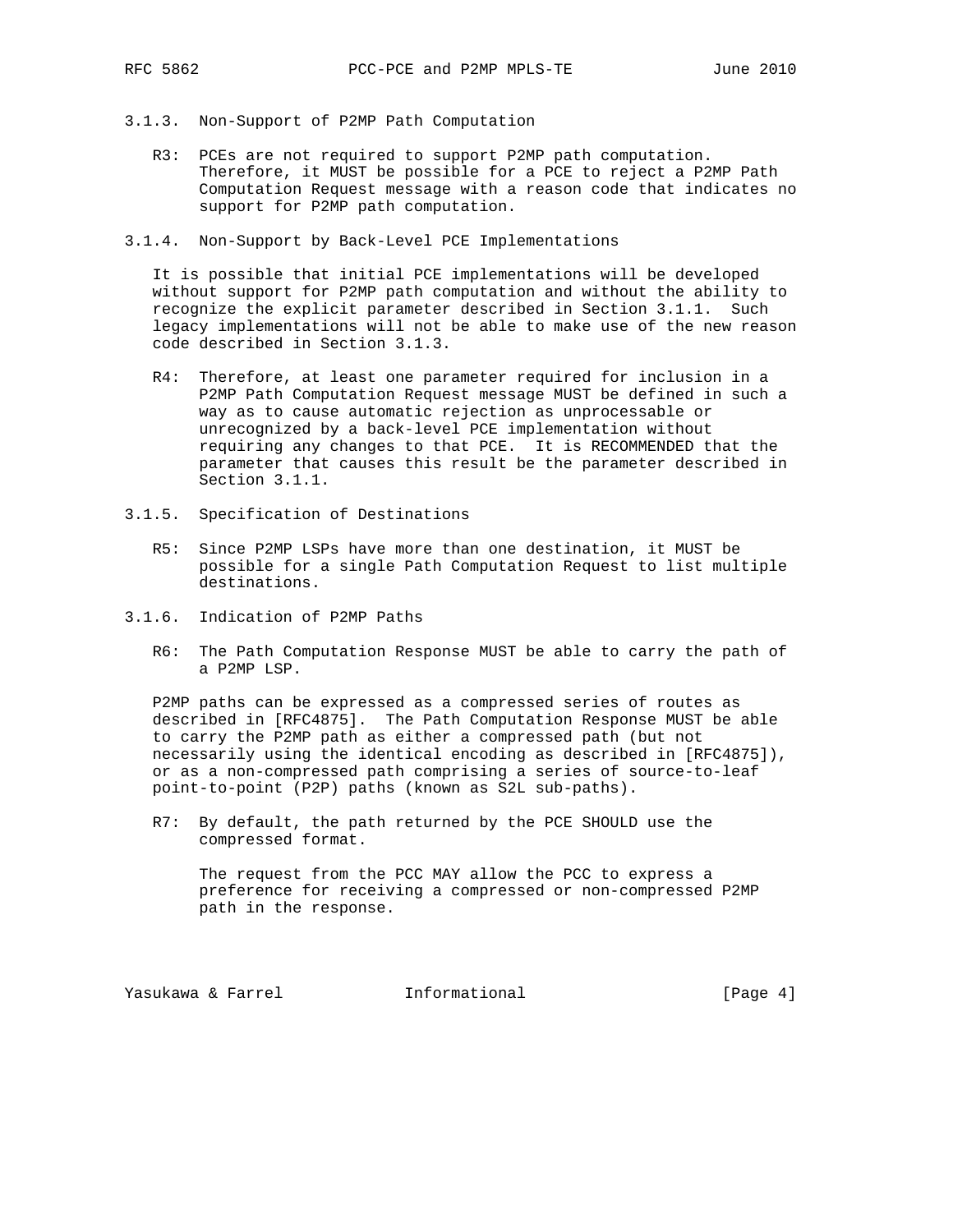- 3.1.7. Multi-Message Requests and Responses
	- R8: A single P2MP LSP may have many destinations, and the computed path (tree) may be very extensive. In these cases, it is possible that the entire Path Computation Request or Response cannot fit within one PCE message. Therefore, it MUST be possible for a single request or response to be conveyed by a sequence of PCE messages.

 Note that there is a requirement in [RFC4657] for reliable and in-order message delivery, so it is assumed that components of the sequence will be delivered in order and without missing components.

3.1.8. Non-Specification of Per-Destination Constraints and Parameters

 [RFC4875] requires that all branches of a single P2MP LSP have the same characteristics, and achieves this by not allowing the signaling parameters to be varied for different branches of the same P2MP LSP.

- R9: It MUST NOT be possible to set different constraints, traffic parameters, or quality-of-service requirements for different destinations of a P2MP LSP within a single computation request.
- 3.1.9. Path Modification and Path Diversity
	- R10: No changes are made to the requirement to support path modification and path diversity as described in [RFC4657]. Note, however, that a consequence of this requirement is that it MUST be possible to supply an existing path in a Path Computation Request. This requirement is unchanged from [RFC4657], but it is a new requirement that such paths MUST be able to be P2MP paths. The PCC MUST be able to supply these paths as compressed paths or as non-compressed paths (see Section 3.1.6) according to the preference of the PCC.
- 3.1.10. Reoptimization of P2MP TE LSPs
	- R11: Reoptimization MUST be supported for P2MP TE LSPs as described for P2P LSPs in [RFC4657]. To support this, the existing path MUST be supplied as described in Section 3.1.9.

 Because P2MP LSPs are more complex, it is often the case that small optimization improvements can be made after changes in network resource availability. However, re-signaling any LSP introduces risks to the stability of the service provided to the customer and the stability of the network, even when techniques like make-before-break [RFC3209] are used. Therefore, a P2MP Path Computation Request SHOULD contain a parameter that allows

Yasukawa & Farrel **Informational** [Page 5]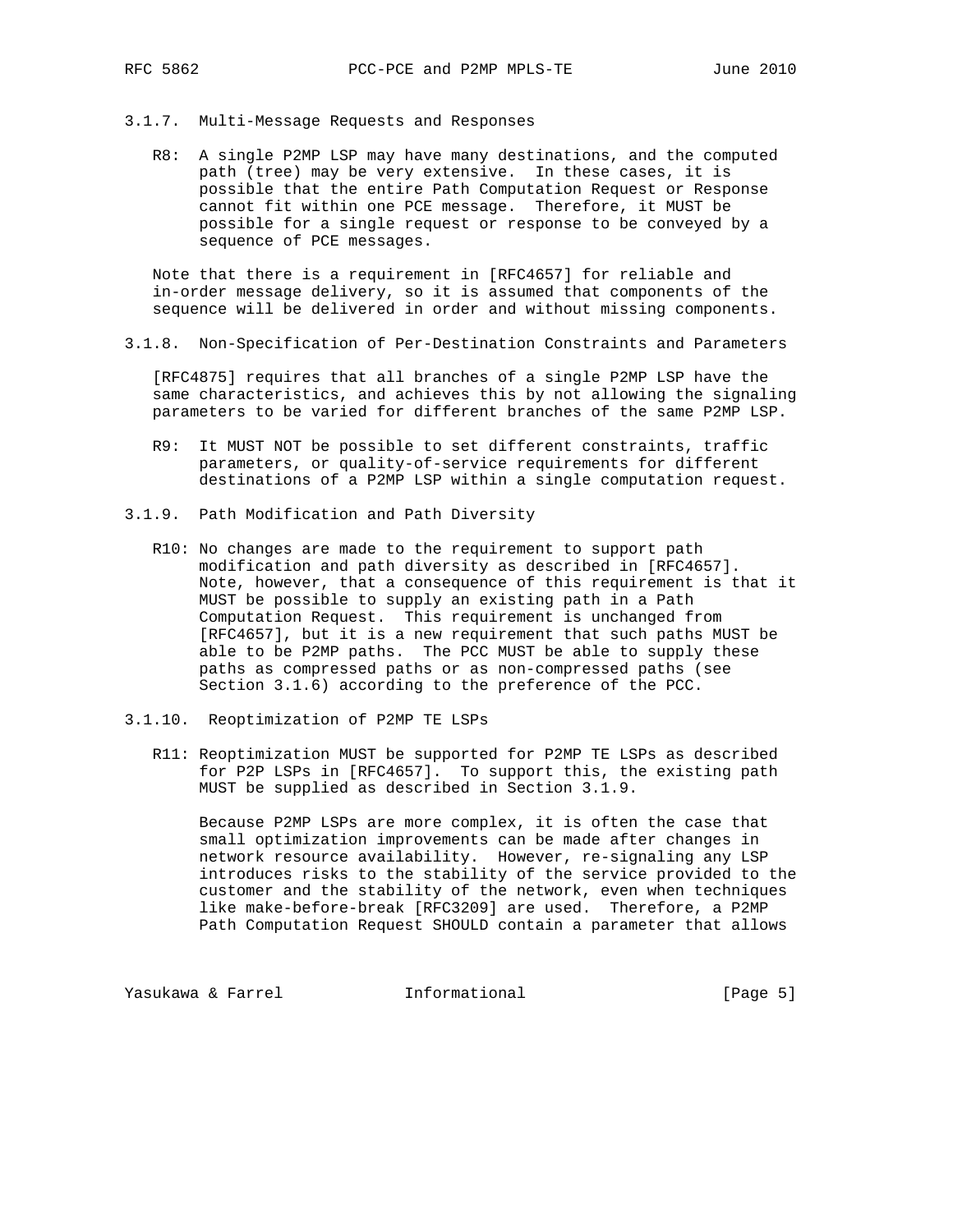the PCC to express a cost-benefit reoptimization threshold for the whole LSP, as well as per destination. The setting of this parameter is subject to local policy at the PCC and SHOULD be subject to policy at the PCE [RFC5394].

 Path reoptimization responses SHOULD indicate which of the routes (as supplied according to Section 3.1.6) have been modified from the paths supplied in the request.

## 3.1.11. Addition and Removal of Destinations from Existing Paths

 A variation of path modification described in Section 3.1.9 is that destinations may be added to, or removed from, existing P2MP TE LSPs.

 In the case of the addition of one or more destinations, it is necessary to compute a path for a new branch of the P2MP LSP. It may be desirable to recompute the whole P2MP tree, to add the new branch as a simple spur from the existing tree, or to recompute part of the P2MP tree.

- R12: To support this function for leaf additions, it MUST be possible to make the following indications in a Path Computation Request:
	- The path of an existing P2MP LSP (as described in Section 3.1.9).
	- Which destinations are new additions to the tree.
	- Which destinations of the existing tree must not have their paths modified.

 It MAY also be possible to indicate in a Path Computation Request a cost-benefit reoptimization threshold, such that the addition of new leaves will not cause reoptimization of the existing P2MP tree unless a certain improvement is made over simply grafting the new leaves to the existing tree. (Compare with Section 3.1.10.)

 In the case of the deletion of one or more destinations, it is not necessary to compute a new path for the P2MP TE LSP, but such a computation may yield optimizations over a simple pruning of the tree. The recomputation function in this case is essentially the same as that described in Section 3.1.10, but note that it MAY be possible to supply the full previous path of the entire P2MP TE LSP (that is, before the deletion of the destinations) in the Path Computation Request.

Yasukawa & Farrel **Informational** [Page 6]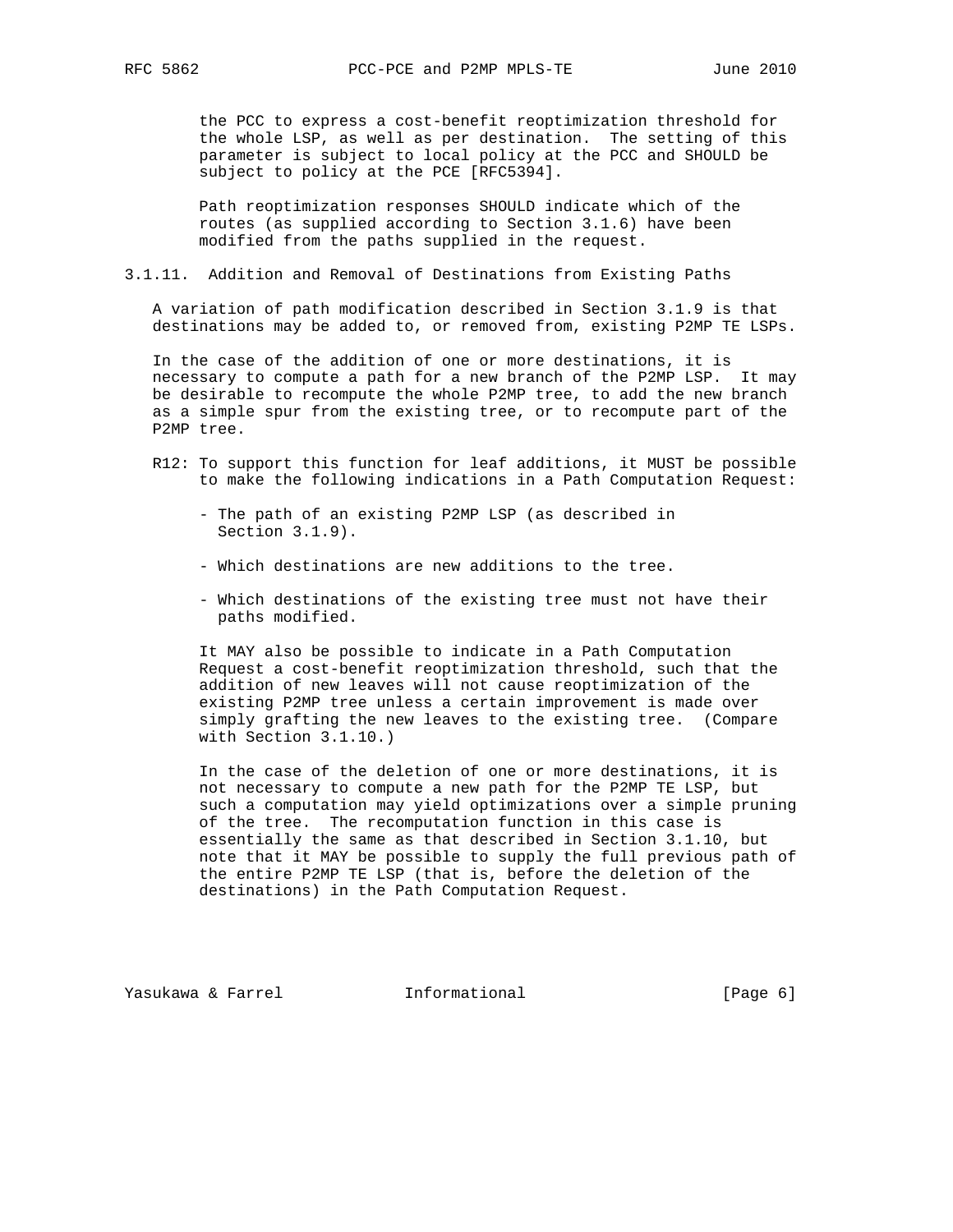For both addition and deletion of destinations, the Path Computation Response SHOULD indicate which of the routes (as supplied according to Section 3.1.6) have been modified from the paths supplied in the Path Computation Request, as described in Section 3.1.10.

 Note that the selection of all of these options is subject to local policy at the PCC and SHOULD be subject to policy at the PCE [RFC5394].

3.1.12. Specification of Applicable Branch Nodes

 For administrative or security reasons, or for other policy reasons, it may be desirable to limit the set of nodes within the network that may be used as branch points for a given LSP, i.e., to provide to the path computation a limiting set of nodes that can be used as branches for a P2MP path computation, or to provide a list of nodes that must not be used as branch points.

 R13: The PCC MUST be able to specify in a Path Computation Request a list of nodes that constitutes a limiting superset of the branch nodes for a P2MP path computation.

 A PCC MUST be able to specify in a Path Computation Request a list of nodes that must not be used as branch nodes for a P2MP path computation.

3.1.13. Capabilities Exchange

 PCE capabilities exchange forms part of PCE discovery [RFC4674], but may also be included in the PCECP message exchanges [RFC4657].

 R14: The ability to perform P2MP path computation and the objective functions supported by a PCE SHOULD be advertised as part of PCE discovery. In the event that the PCE's ability to perform P2MP computation is not advertised as part of PCE discovery, the PCECP MUST allow a PCC to discover which PCEs with which it communicates support P2MP path computation, and which objective functions specific to P2MP path computation are supported by each PCE.

 The list of objective functions is assumed to be coordinated with those that can be requested as described in Section 3.1.2.

 These requirements do not represent a change to [RFC4657], except to add more capabilities and objective functions.

Yasukawa & Farrel **Informational** 111 [Page 7]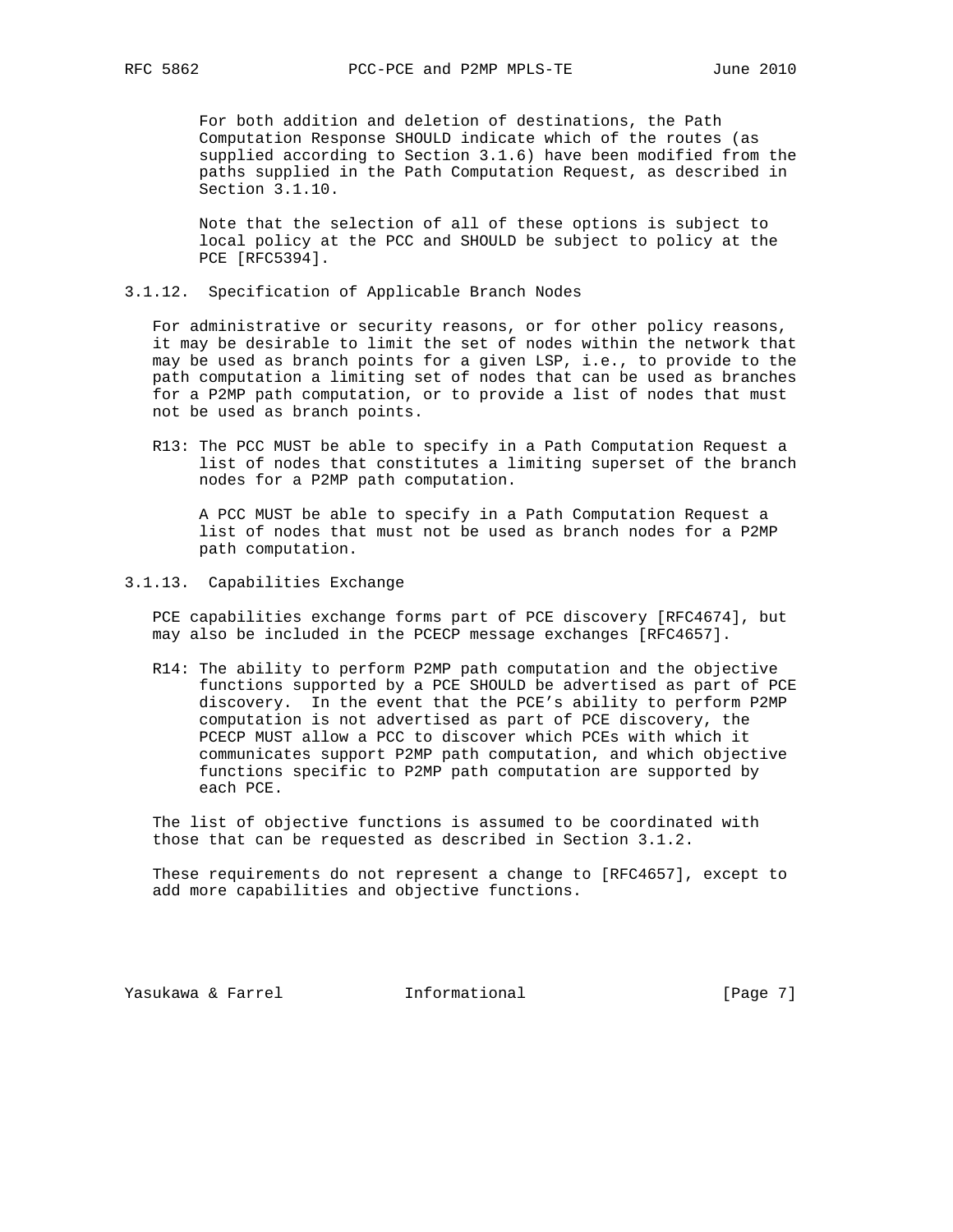# 3.1.14. Path-Tree Diversity

 Section 3.1.9 sets out the requirement to be able to request multiple diverse paths. Additionally, with P2MP trees, it may be that only parts of the tree can be, or need to be, diverse.

- R15: The PCC SHOULD be able to request a PCE to compute a secondary P2MP path tree with partial path diversity for specific leaves or a specific S2L sub-path.
- 4. Manageability Considerations
- 4.1. Control of Function and Policy

 PCE implementations MAY provide a configuration switch to allow support of P2MP MPLS TE computations to be enabled or disabled. When the level of support is changed, this SHOULD be re-advertised as described in Section 3.1.13.

 Support for, and advertisement of support for, P2MP MPLS TE path computation MAY be subject to policy, and a PCE MAY hide its P2MP capabilities from certain PCCs by not advertising them through the discovery protocol and not reporting them to the specific PCCs in any PCECP capabilities exchange. Further, a PCE MAY be directed by policy to refuse a P2MP path computation for any reason including, but not limited to, the identity of the PCC that makes the request.

4.2. Information and Data Models

 PCECP protocol extensions to support P2MP MPLS TE SHOULD be accompanied by MIB objects for the control and monitoring of the protocol and the PCE that performs the computations. The MIB objects MAY be provided in the same MIB module as used for general PCECP control and monitoring or MAY be provided in a new MIB module.

 The MIB objects SHOULD provide the ability to control and monitor all aspects of PCECP relevant to P2MP MPLS TE path computation.

4.3. Liveness Detection and Monitoring

 No changes are necessary to the liveness detection and monitoring requirements as already embodied in [RFC4657]. However, it should be noted that, in general, P2MP computations are likely to take longer than P2P computations. The liveness detection and monitoring features of the PCECP SHOULD take this into account.

Yasukawa & Farrel **Informational** [Page 8]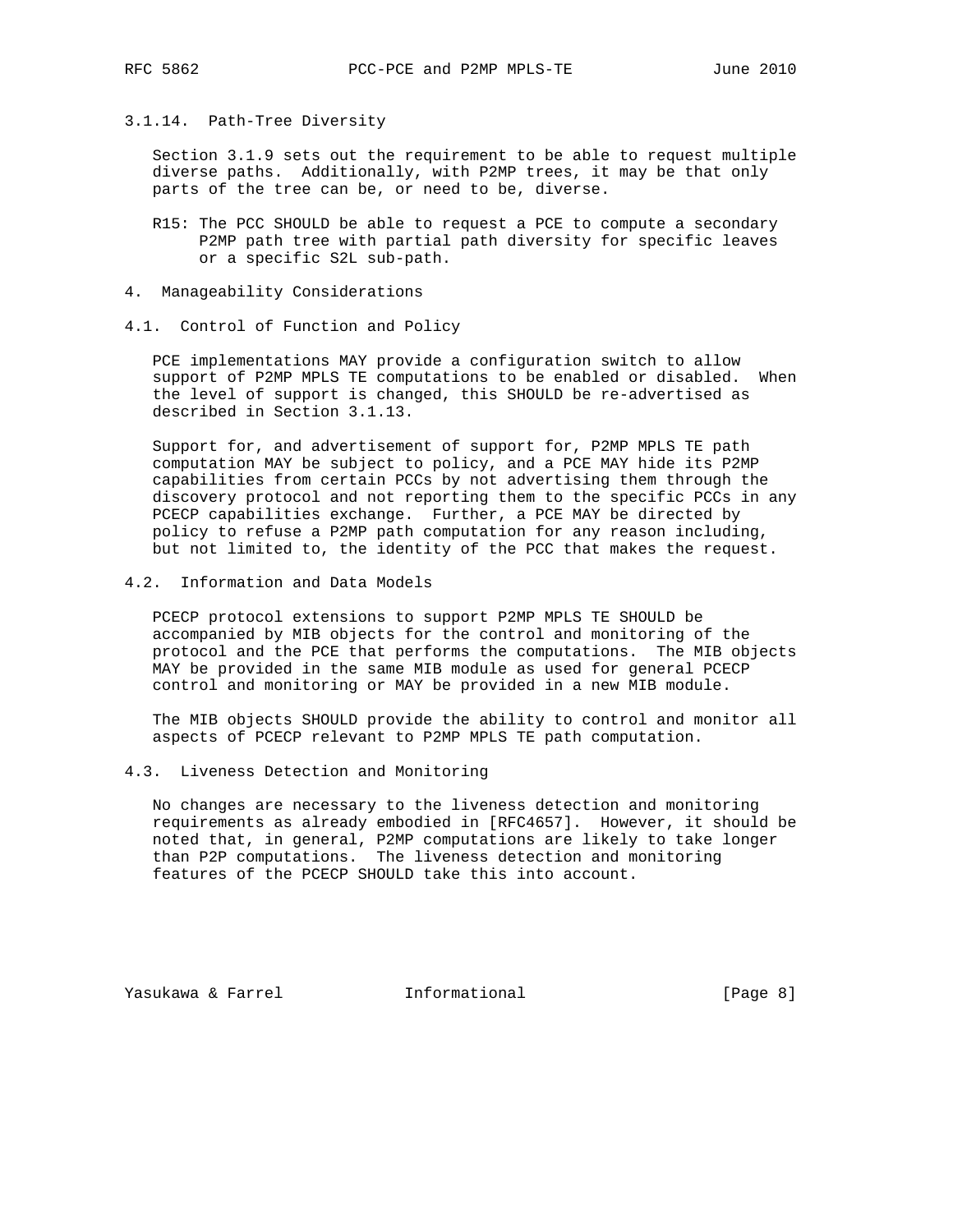# 4.4. Verifying Correct Operation

 There are no additional requirements beyond those expressed in [RFC4657] for verifying the correct operation of the PCECP. Note that verification of the correct operation of the PCE and its algorithms is out of scope for the protocol requirements, but a PCC MAY send the same request to more than one PCE and compare the results.

# 4.5. Requirements on Other Protocols and Functional Components

 A PCE operates on a topology graph that may be built using information distributed by TE extensions to the routing protocol operating within the network. In order that the PCE can select a suitable path for the signaling protocol to use to install the P2MP LSP, the topology graph must include information about the P2MP signaling and branching capabilities of each LSR in the network.

 Whatever means is used to collect the information to build the topology graph, the graph MUST include the requisite information. If the TE extensions to the routing protocol are used, these SHOULD be as described in [RFC5073].

4.6. Impact on Network Operation

 The use of a PCE to compute P2MP paths is not expected to have significant impact on network operations. However, it should be noted that the introduction of P2MP support to a PCE that already provides P2P path computation might change the loading of the PCE significantly, and that might have an impact on the network behavior, especially during recovery periods immediately after a network failure.

### 5. Security Considerations

 P2MP computation requests do not raise any additional security issues for the PCECP, as there are no new messages and no new PCC-PCE relationships or transactions introduced.

 Note, however, that P2MP computation requests are more CPU-intensive and also use more link bandwidth. Therefore, if the PCECP was susceptible to denial of service attacks based on the injection of spurious Path Computation Requests, the support of P2MP path computation would exacerbate the effect.

 It would be possible to consider applying different authorization policies for P2MP Path Computation Requests compared to other requests.

Yasukawa & Farrel **Informational** [Page 9]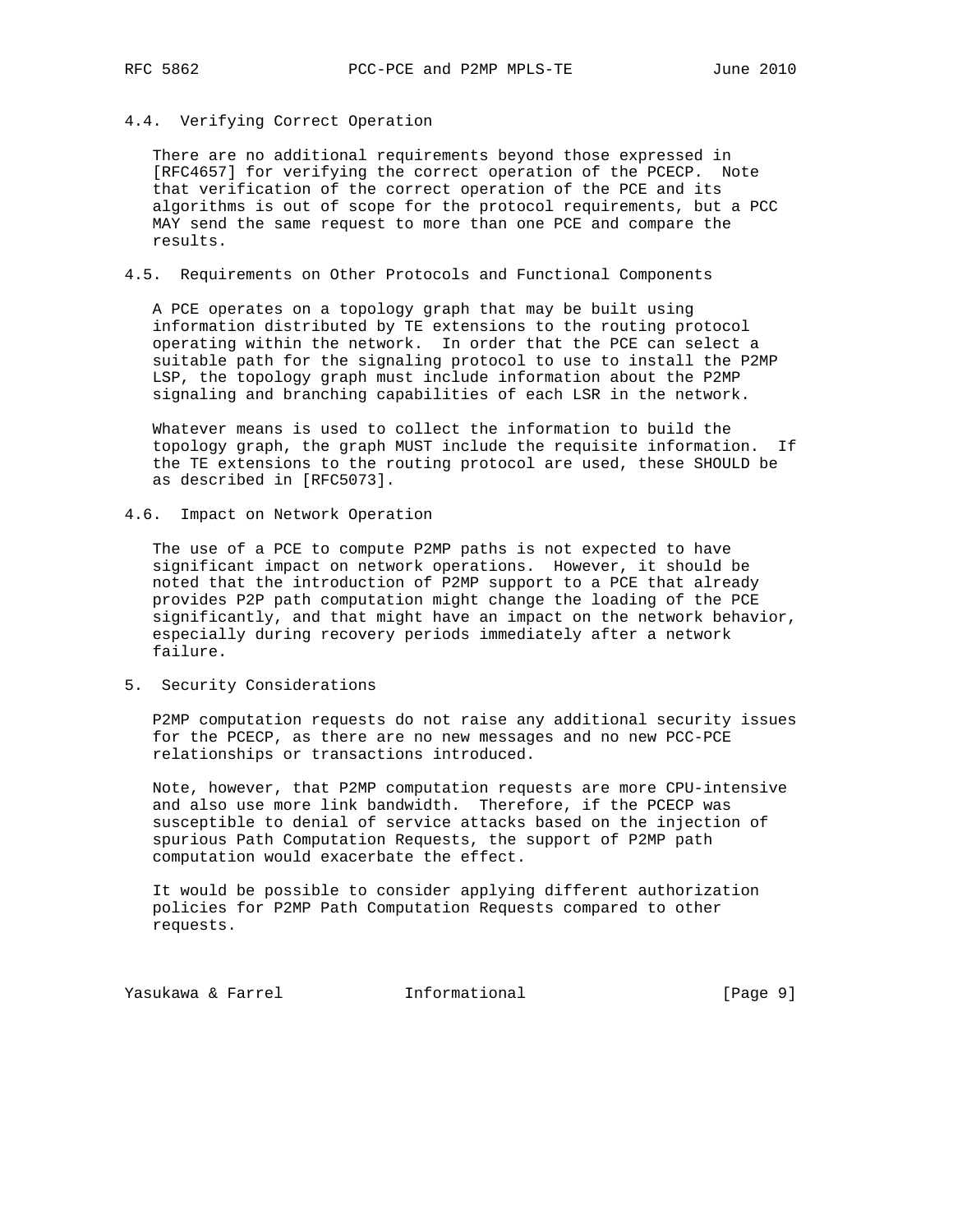Thanks to Dean Cheng, Young Lee, Quintin Zhao, Daniel King, Fabien Verhaeghe, and Francis Dupont for their comments and suggestions on this document.

- 7. References
- 7.1. Normative References
	- [RFC2119] Bradner, S., "Key words for use in RFCs to Indicate Requirement Levels", BCP 14, RFC 2119, March 1997.
	- [RFC4657] Ash, J., Ed., and J. Le Roux, Ed., "Path Computation Element (PCE) Communication Protocol Generic Requirements", RFC 4657, September 2006.
	- [RFC5394] Bryskin, I., Papadimitriou, D., Berger, L., and J. Ash, "Policy-Enabled Path Computation Framework", RFC 5394, December 2008.
	- [RFC5671] Yasukawa, S. and A. Farrel, Ed., "Applicability of the Path Computation Element (PCE) to Point-to-Multipoint (P2MP) MPLS and GMPLS Traffic Engineering (TE)", RFC 5671, October 2009.
- 7.2. Informative References
	- [RFC3209] Awduche, D., Berger, L., Gan, D., Li, T., Srinivasan, V., and G. Swallow, "RSVP-TE: Extensions to RSVP for LSP Tunnels", RFC 3209, December 2001.
	- [RFC4461] Yasukawa, S., Ed., "Signaling Requirements for Point-to- Multipoint Traffic-Engineered MPLS Label Switched Paths (LSPs)", RFC 4461, April 2006.
	- [RFC4655] Farrel, A., Vasseur, J.-P., and J. Ash, "A Path Computation Element (PCE)-Based Architecture", RFC 4655, August 2006.
	- [RFC4674] Le Roux, J., Ed., "Requirements for Path Computation Element (PCE) Discovery", RFC 4674, October 2006.
	- [RFC4834] Morin, T., Ed., "Requirements for Multicast in Layer 3 Provider-Provisioned Virtual Private Networks (PPVPNs)", RFC 4834, April 2007.

Yasukawa & Farrel **Informational** [Page 10]